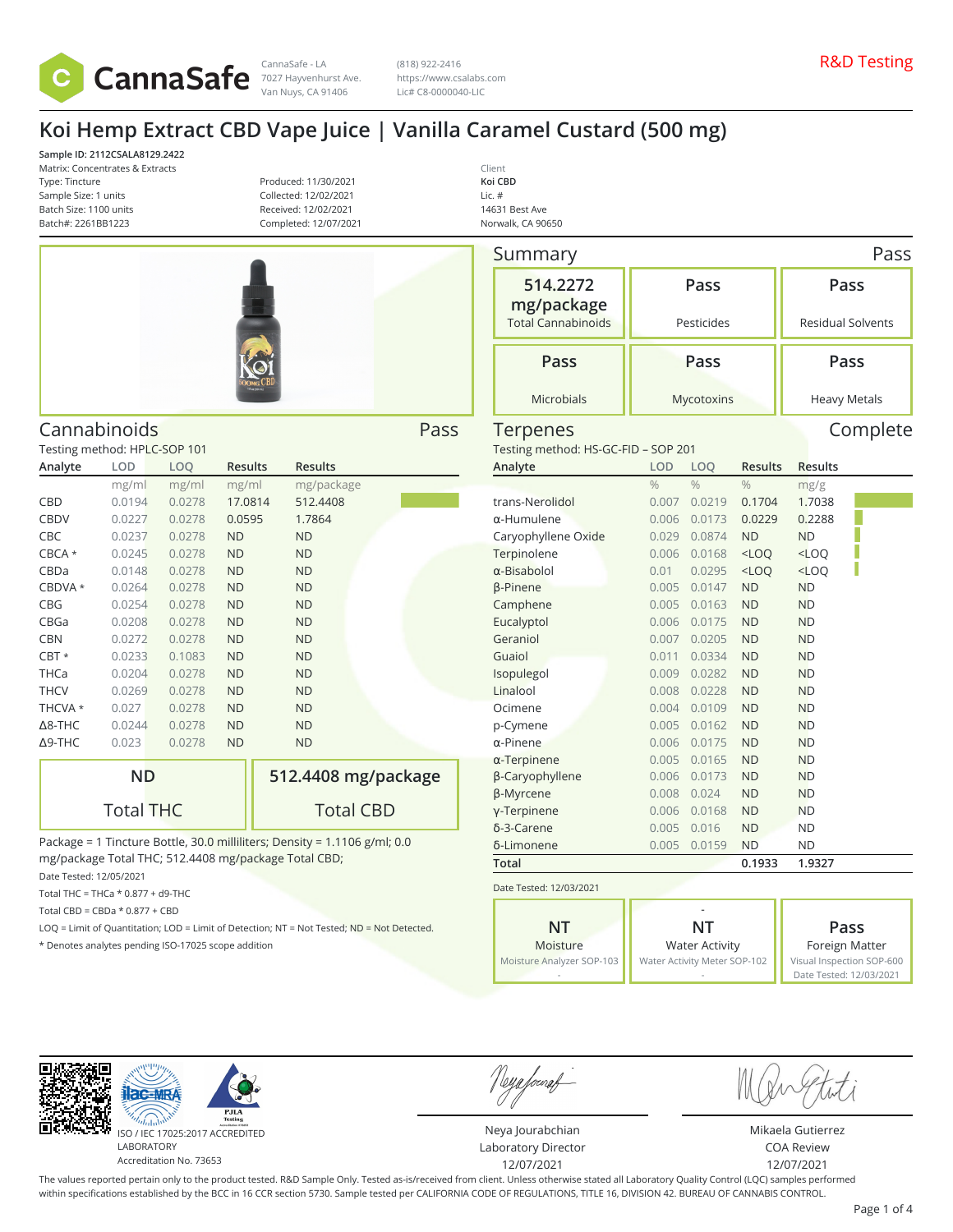

(818) 922-2416 https://www.csalabs.com Lic# C8-0000040-LIC

### **Koi Hemp Extract CBD Vape Juice | Vanilla Caramel Custard (500 mg)**

**Sample ID: 2112CSALA8129.2422** Matrix: Concentrates & Extracts Type: Tincture Sample Size: 1 units Batch Size: 1100 units Batch#: 2261BB1223

Produced: 11/30/2021 Collected: 12/02/2021 Received: 12/02/2021 Completed: 12/07/2021

Client **Koi CBD** Lic. # 14631 Best Ave Norwalk, CA 90650

#### Pesticides Pass

Testing method: LCMS & GCMS-SOP 301 and 302

| Analyte             | <b>LOD</b> | LOQ       | Limit          | <b>Results</b> | <b>Status</b> | Analyte                 | LOD       | LOO       | Limit          | <b>Results</b> | <b>Status</b> |
|---------------------|------------|-----------|----------------|----------------|---------------|-------------------------|-----------|-----------|----------------|----------------|---------------|
|                     | $\mu$ g/g  | $\mu$ g/g | $\mu$ g/g      | $\mu$ g/g      |               |                         | $\mu$ g/g | $\mu$ g/g | $\mu$ g/g      | $\mu$ g/g      |               |
| Abamectin           | 0.037      | 0.068     | 0.3            | <b>ND</b>      | Pass          | Fludioxonil             | 0.05      | 0.078     | 30             | <b>ND</b>      | Pass          |
| Acephate            | 0.035      | 0.078     | 5              | <b>ND</b>      | Pass          | Hexythiazox             | 0.041     | 0.078     | $\overline{2}$ | <b>ND</b>      | Pass          |
| Acequinocyl         | 0.033      | 0.078     | $\overline{4}$ | <b>ND</b>      | Pass          | Imazalil *              | 0.047     | 0.078     | 0.047          | <b>ND</b>      | Pass          |
| Acetamiprid         | 0.034      | 0.078     | 5              | <b>ND</b>      | Pass          | Imidacloprid            | 0.033     | 0.078     | 3              | <b>ND</b>      | Pass          |
| Aldicarb *          | 0.032      | 0.078     | 0.032          | <b>ND</b>      | Pass          | Kresoxim Methyl         | 0.033     | 0.078     | $\mathbf{1}$   | <b>ND</b>      | Pass          |
| Azoxystrobin        | 0.033      | 0.078     | 40             | <b>ND</b>      | Pass          | Malathion               | 0.05      | 0.078     | 5              | <b>ND</b>      | Pass          |
| Bifenazate          | 0.069      | 0.078     | 5              | <b>ND</b>      | Pass          | Metalaxyl               | 0.036     | 0.078     | 15             | <b>ND</b>      | Pass          |
| Bifenthrin          | 0.067      | 0.078     | 0.5            | <b>ND</b>      | Pass          | Methiocarb *            | 0.05      | 0.078     | 0.05           | <b>ND</b>      | Pass          |
| <b>Boscalid</b>     | 0.045      | 0.078     | 10             | <b>ND</b>      | Pass          | Methomyl                | 0.04      | 0.078     | 0.1            | <b>ND</b>      | Pass          |
| Captan              | 0.3188     | 0.625     | 5              | <b>ND</b>      | Pass          | Methyl Parathion *      | 0.0387    | 0.0781    | 0.0387         | <b>ND</b>      | Pass          |
| Carbaryl            | 0.04       | 0.078     | 0.5            | <b>ND</b>      | Pass          | Mevinphos *             | 0.034     | 0.078     | 0.034          | <b>ND</b>      | Pass          |
| Carbofuran *        | 0.034      | 0.078     | 0.034          | <b>ND</b>      | Pass          | Myclobutanil            | 0.062     | 0.078     | 9              | <b>ND</b>      | Pass          |
| Chlorantraniliprole | 0.033      | 0.078     | 40             | <b>ND</b>      | Pass          | <b>Naled</b>            | 0.052     | 0.078     | 0.5            | <b>ND</b>      | Pass          |
| Chlordane *         | 0.0245     | 0.0781    | 0.0245         | <b>ND</b>      | Pass          | Oxamyl                  | 0.033     | 0.078     | 0.2            | <b>ND</b>      | Pass          |
| Chlorfenapyr *      | 0.0178     | 0.0781    | 0.0178         | <b>ND</b>      | Pass          | Paclobutrazol *         | 0.062     | 0.078     | 0.062          | <b>ND</b>      | Pass          |
| Chlorpyrifos *      | 0.033      | 0.078     | 0.033          | <b>ND</b>      | Pass          | Pentachloronitrobenzene | 0.0358    | 0.0781    | 0.2            | <b>ND</b>      | Pass          |
| Clofentezine        | 0.047      | 0.078     | 0.5            | <b>ND</b>      | Pass          | Permethrin              | 0.05      | 0.078     | 20             | <b>ND</b>      | Pass          |
| Coumaphos *         | 0.041      | 0.078     | 0.041          | <b>ND</b>      | Pass          | Phosmet                 | 0.033     | 0.078     | 0.2            | <b>ND</b>      | Pass          |
| Cyfluthrin          | 0.148      | 0.156     | 1              | <b>ND</b>      | Pass          | Piperonyl Butoxide      | 0.039     | 0.078     | 8              | <b>ND</b>      | Pass          |
| Cypermethrin        | 0.079      | 0.156     | $\mathbf{1}$   | <b>ND</b>      | Pass          | Prallethrin             | 0.041     | 0.078     | 0.4            | <b>ND</b>      | Pass          |
| Daminozide *        | 0.043      | 0.078     | 0.043          | <b>ND</b>      | Pass          | Propiconazole           | 0.04      | 0.078     | 20             | <b>ND</b>      | Pass          |
| DDVP *              | 0.037      | 0.078     | 0.037          | <b>ND</b>      | Pass          | Propoxur *              | 0.041     | 0.078     | 0.041          | <b>ND</b>      | Pass          |
| Diazinon            | 0.031      | 0.078     | 0.2            | <b>ND</b>      | Pass          | Pyrethrins              | 0.188     | 0.22      | 1              | <b>ND</b>      | Pass          |
| Dimethoate *        | 0.028      | 0.078     | 0.028          | <b>ND</b>      | Pass          | Pyridaben               | 0.059     | 0.078     | 3              | <b>ND</b>      | Pass          |
| Dimethomorph        | 0.033      | 0.078     | 20             | <b>ND</b>      | Pass          | Spinetoram              | 0.042     | 0.078     | 3              | <b>ND</b>      | Pass          |
| Ethoprophos *       | 0.029      | 0.078     | 0.029          | <b>ND</b>      | Pass          | Spinosad                | 0.038     | 0.079     | 3              | <b>ND</b>      | Pass          |
| Etofenprox *        | 0.038      | 0.078     | 0.038          | <b>ND</b>      | Pass          | Spiromesifen            | 0.038     | 0.078     | 12             | <b>ND</b>      | Pass          |
| Etoxazole           | 0.034      | 0.078     | 1.5            | <b>ND</b>      | Pass          | Spirotetramat           | 0.031     | 0.078     | 13             | <b>ND</b>      | Pass          |
| Fenhexamid          | 0.072      | 0.078     | 10             | <b>ND</b>      | Pass          | Spiroxamine *           | 0.031     | 0.078     | 0.031          | <b>ND</b>      | Pass          |
| Fenoxycarb *        | 0.028      | 0.078     | 0.028          | <b>ND</b>      | Pass          | Tebuconazole            | 0.034     | 0.078     | $\overline{2}$ | <b>ND</b>      | Pass          |
| Fenpyroximate       | 0.025      | 0.078     | $\overline{2}$ | <b>ND</b>      | Pass          | Thiacloprid *           | 0.033     | 0.078     | 0.033          | <b>ND</b>      | Pass          |
| Fipronil *          | 0.057      | 0.078     | 0.057          | <b>ND</b>      | Pass          | Thiamethoxam            | 0.039     | 0.078     | 4.5            | <b>ND</b>      | Pass          |
| Flonicamid          | 0.043      | 0.078     | $\overline{2}$ | <b>ND</b>      | Pass          | Trifloxystrobin         | 0.039     | 0.078     | 30             | <b>ND</b>      | Pass          |

Date Tested: 12/03/2021

\* Denotes Category I pesticides, which fail when detected; LOQ = Limit of Quantitation; LOD = Limit of Detection; NT = Not Tested; ND = Not Detected.



Accreditation No. 73653

Neya fouraf

Neya Jourabchian Laboratory Director 12/07/2021

Mikaela Gutierrez

COA Review 12/07/2021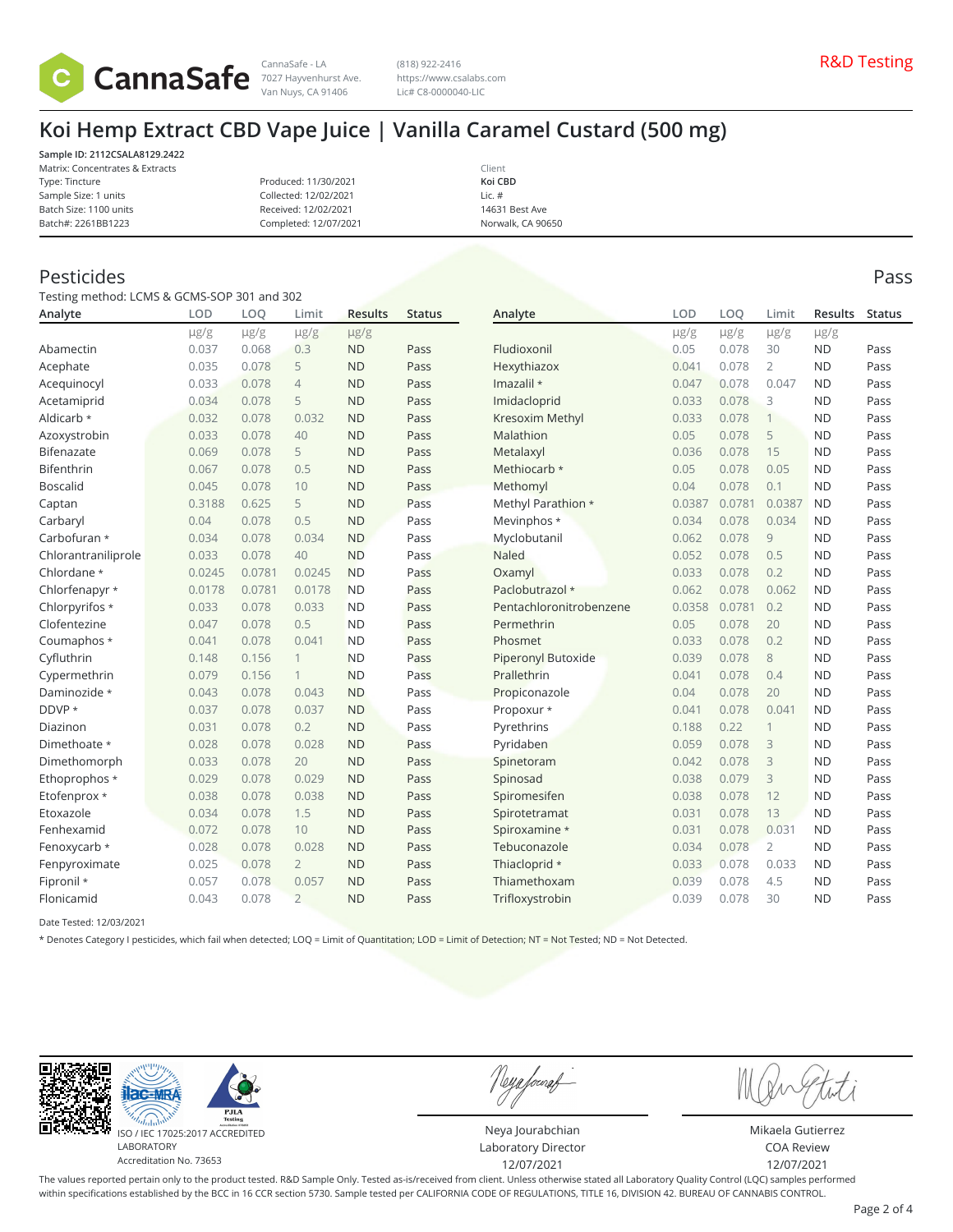

CannaSafe - LA R&D Testing 7027 Hayvenhurst Ave. (818) 922-2416 https://www.csalabs.com Lic# C8-0000040-LIC

## **Koi Hemp Extract CBD Vape Juice | Vanilla Caramel Custard (500 mg)**

|                       | Client            |
|-----------------------|-------------------|
| Produced: 11/30/2021  | Koi CBD           |
| Collected: 12/02/2021 | Lic. $#$          |
| Received: 12/02/2021  | 14631 Best Ave    |
| Completed: 12/07/2021 | Norwalk, CA 90650 |
|                       |                   |

#### Microbials Pass

| Testing method: PCR-SOP 401   |              |        |
|-------------------------------|--------------|--------|
| Analyte                       | Result       | Status |
| Salmonella                    | Not Detected | Pass   |
| Shiga toxin-producing E. Coli | Not Detected | Pass   |

Date Tested: 12/06/2021

LOQ = Limit of Quantitation; LOD = Limit of Detection; NT = Not Tested; ND = Not Detected.

#### Mycotoxins Pass **Pass** Pass **Pass** Pass **Pass** Pass **Pass Pass Pass Pass Pass Pass**

Testing method: LCMS-SOP 301

| Analyte                 |     | <b>LOD</b> | LOQ   | Limit | <b>Results</b> | <b>Status</b> |
|-------------------------|-----|------------|-------|-------|----------------|---------------|
|                         |     | µg/kg      | µg/kg | µg/kg | µg/kg          |               |
| Aflatoxin B1            | 2.0 |            | 3.9   |       | <b>ND</b>      | <b>Tested</b> |
| Aflatoxin B2            | 3.0 |            | 3.9   |       | <b>ND</b>      | <b>Tested</b> |
| Aflatoxin G1            | 2.4 |            | 3.9   |       | <b>ND</b>      | Tested        |
| Aflatoxin G2            | 3.1 |            | 3.9   |       | <b>ND</b>      | <b>Tested</b> |
| <b>Total Aflatoxins</b> |     | 10.5       | 15.6  | 20    | <b>ND</b>      | Pass          |
| Ochratoxin A            | 6.4 |            | 15.5  | 20    | <b>ND</b>      | Pass          |

Date Tested: 12/03/2021

LOQ = Limit of Quantitation; LOD = Limit of Detection; NT = Not Tested; ND = Not Detected.

#### **Heavy Metals** Pass Pass **Pass**

Testing method: ICPMS-SOP 502

| <b>ICSUITE INCURRENT INTO-SOLL</b> |           |            |           |                |               |  |
|------------------------------------|-----------|------------|-----------|----------------|---------------|--|
| Analyte                            | LOD       | <b>LOO</b> | Limit     | <b>Results</b> | <b>Status</b> |  |
|                                    | $\mu$ g/g | $\mu$ g/g  | $\mu$ g/g | $\mu$ g/g      |               |  |
| Arsenic                            | 0.005     | 0.05       |           | <b>ND</b>      | Pass          |  |
| Cadmium                            | 0.003     | 0.05       | 0.5       | <b>ND</b>      | Pass          |  |
| Lead                               | 0.01      | 0.05       | 0.5       | $<$ LOQ        | Pass          |  |
| Mercury                            | 0.002     | 0.05       |           | <b>ND</b>      | Pass          |  |
|                                    |           |            |           |                |               |  |

Date Tested: 12/07/2021

LOQ = Limit of Quantitation; LOD = Limit of Detection; NT = Not Tested; ND = Not Detected.



Neya fouraf

Neya Jourabchian Laboratory Director 12/07/2021

Mikaela Gutierrez COA Review 12/07/2021